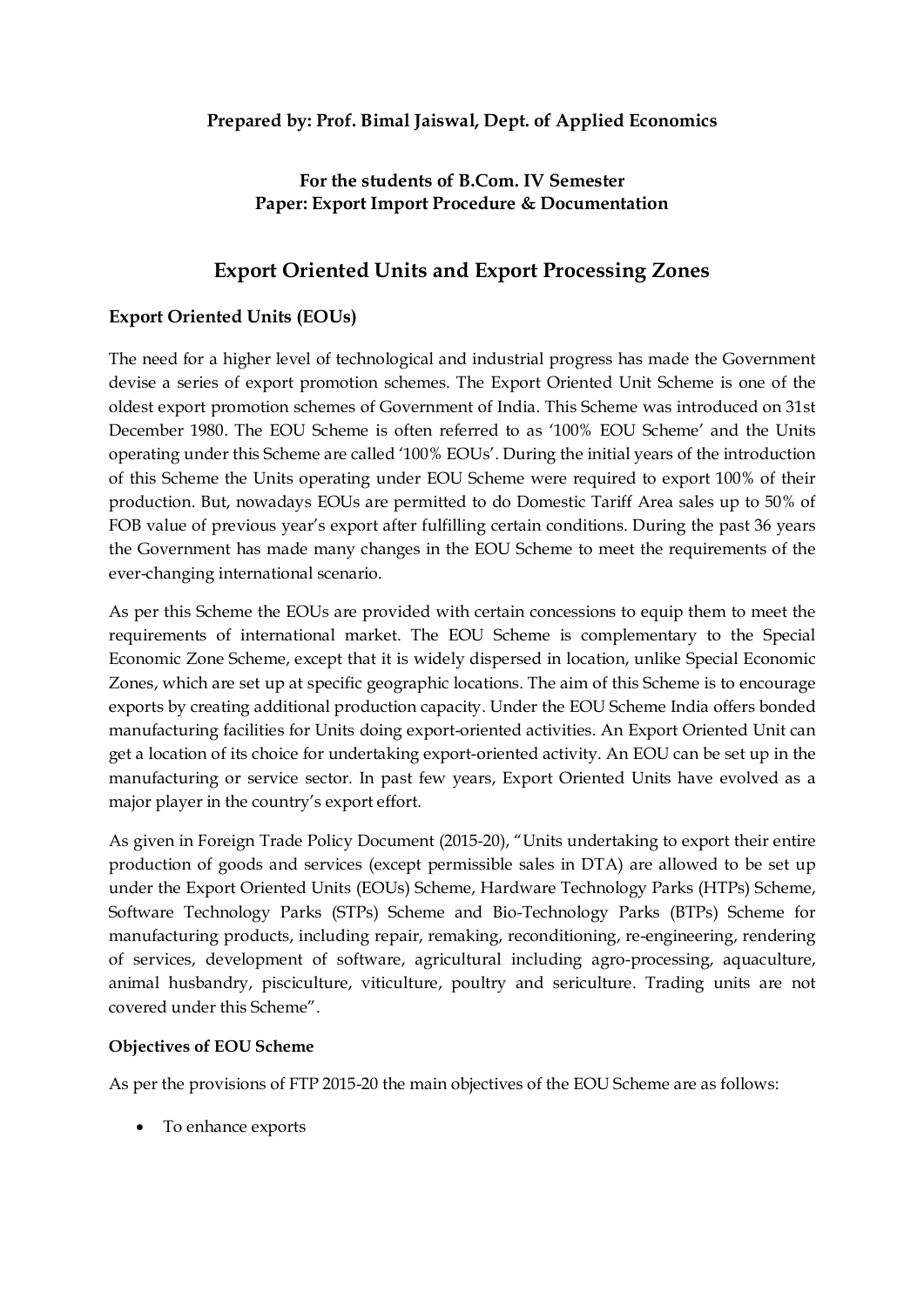- · To earn foreign exchange to the nation
- · To attract investment for export-oriented production
- · To facilitate additional employment generation

#### **Policy for Application, Approval and Renewal of Approval regarding EOUs**

- · Firstly, the applications for setting up units under EOU scheme shall be approved or rejected by Units Approval Committee within 15 days, as per criteria indicated and sector specific conditions relating to approval provided in the Foreign Trade Policy Document. In other cases, approval may be granted by DC (Development Commissioner) after clearance by BOA (Board of Approval).
- · On approval, a Letter of Permission (LoP)/Letter of Intent (LoI) shall be issued by DC/designated officer to EOU/EHTP/STP/BTP unit. Letter of Permission or Letter of Intent shall have an initial validity of 2 years to help the Unit to construct the plant & install the machinery and by this time the unit should have commenced production. In case the unit is unable to start production in initial validity of 2 years, an extension of one year may be given by the DC for valid reasons to be recorded in writing. Thereafter, the extension of one more year may be given by the Unit Approval Committee subsequently subject to condition that two thirds of activities including construction, relating to the setting up of the Unit are complete and Chartered Engineers' certificate to this effect is submitted by the Unit. Further extension will be granted by the Board of Approval, if deems fit in the light of valid cause. Once unit starts production, the Letter of Permission or Letter of Intent issued shall be valid for a period of 5 years for its activities which can be extended further by DC for 5 years at one time.
- · The proposals for establishing EOU with the requirement of industrial licence may be granted approval by DC after clearance of proposal by BOA and Department of Industrial Policy and Promotion within 45 days on merits.
- · The Software Technology Parks (STPs) or Electronic Hardware Technology Parks (EHTPs) can be estabished by Central Government, State Government, Public or Private Sector Undertakings or any combination thereof, duly approved by Inter-Ministerial Standing Committee (IMSC) in Ministry of Communication and Information Technology (Department of Electronics & Information Technology - DeitY). To serve the purpose, the application for setting up EHTP/STP unit shall be given in the format as prescribed by DeitY and shall be submitted to officer as designated by DeitY.
- · The Bio-Technology Parks (BTPs) can be set up by Central Government, State Government, Public or Private Sector Undertakings or any combination thereof. To serve the purpose, the applicants need to file an application to the Department of Bio-Technology (DoBT) and such applications which meet guidelines prescribed by DoBT will be approved and recommended to DGFT for notification.
- · Letter of Permission or Letter of Intent shall specify item(s) of manufacture or service activity, annual capacity, projected annual export for first five years in dollar terms, Net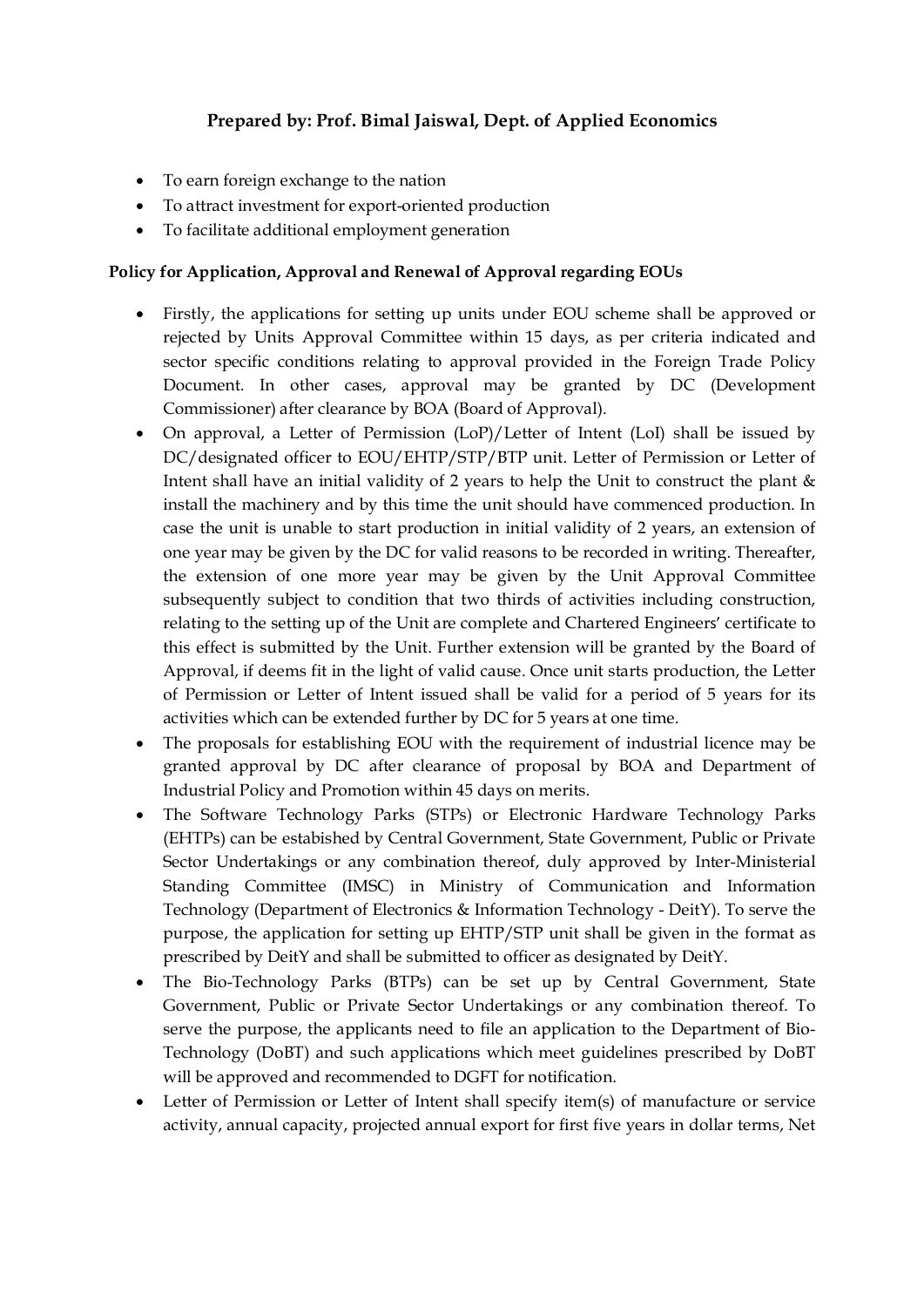Foreign Exchange (NFE) earnings, limitations, if any, with regard to sale of finished goods and/or by-products and rejects in DTA and such other matter as may be necessary along with imposing such conditions as may be required.

· On completion of approval period, it shall be open to unit to continue under scheme or opt out of scheme. In case the units choose to continue perations, DC will extend approval period. If no intimation in this regard is received from unit within a period of six months of expiry of approval period, DC will take action, suo motu, in order to cancel the approval under EOU scheme and take further action regarding this. In case the units choose to continue after expiry of six months as stipulated above, DC will grant approval to extension after obtaining approval of BOA.

### **Administrative set up of EOU Scheme**

The administration of EOU Scheme is jointly done by the Ministry of Commerce & Industry and the Ministry of Finance. The Ministry of Commerce comprises of Board of Approval, Unit Approval Committee and Jurisdictional Development Commissioner. On the other hand, the Ministry of Finance comprises of Central Board of Excise and Custom Duty for EOUs.

### **Export Processing Zones**

After independence in India as per the first Industrial Policy Resolution, IPR 1948 importsubstituting industrialization policy was adopted for all sectors. Under the purview of an ISI policy framework, export promotion had also been a considerable concern of the government. Hence, initiatives have been taken to promote the EPZ as an export platform on the basis of economic incentives, like, the provision of well-developed infrastructure and tax holidays became a feature of Indian development. The first export processing zone in the country was set up in 1965 and it has had four phases in the evolution of the EPZ policy since then.

Following is a brief overview of the evolution of the EPZ policy in India through these phases:

## **1. Initial Phase: 1965-1984**

The first phase of EPZ development starts from 1965 with a setting up of Kandls Free Trade Zone in a highly backward region of Kutchh in Gujrat as early as in 1965 by the central government. It was followed by the Santacruz export processing zone in Mumbai by central government, which came into operation in 1973. There was however no clarity of objectives that the government wanted to achieve behind setting up of these EPZ, Kandla aimed at only regional development of backward region and Santacruz EPZ was set up with an objective of sector specific development (Electronics). Moreover, an overall inward looking trade policy with higher controls and regulations adversely influenced the EPZ policy. Further, in 1980 the government introduced the Export Oriented Units Scheme (EOU) for setting up of EOUs beyond the boundaries of EPZs.